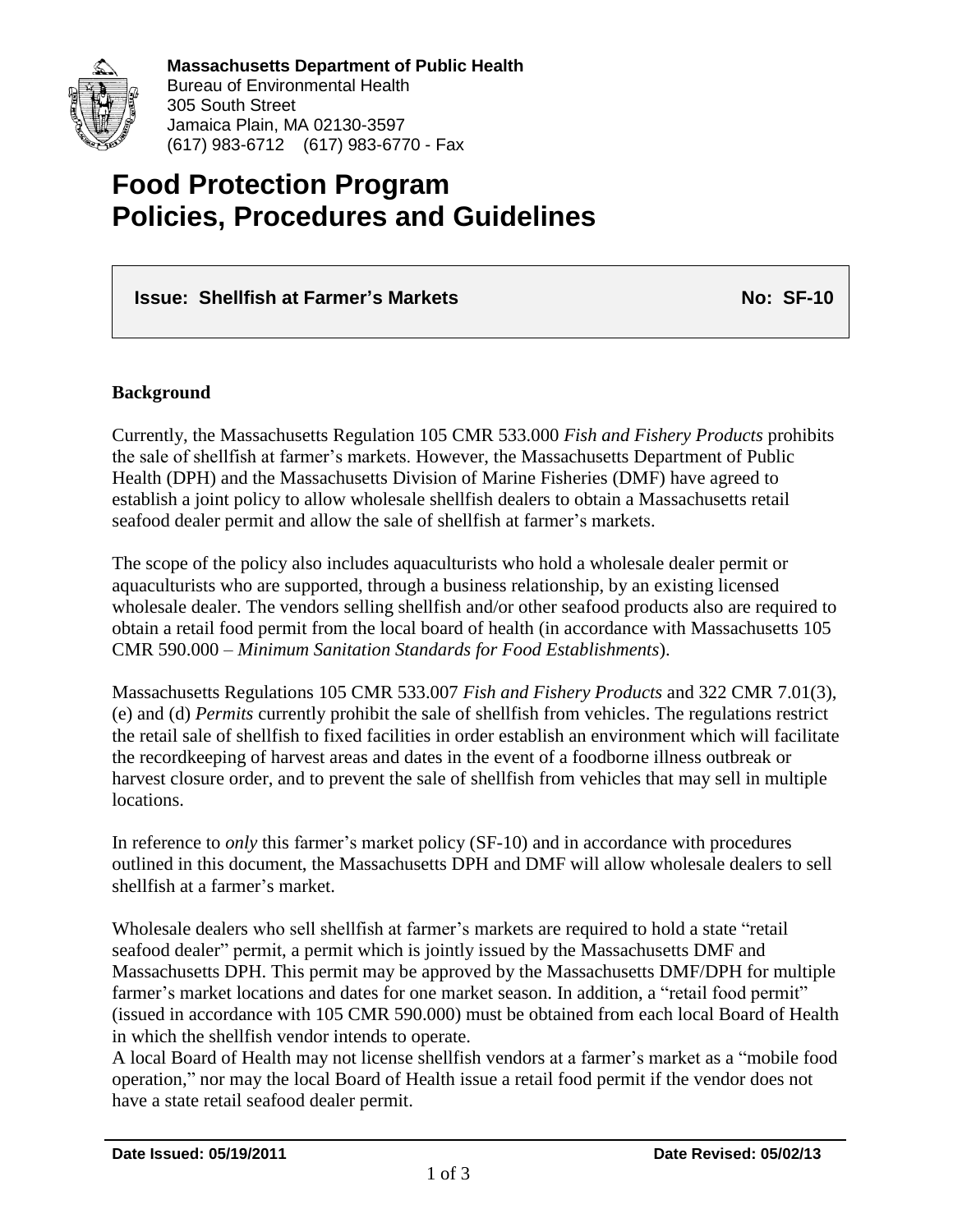The Massachusetts DPH Food Protection Program (FPP) will provide technical assistance to industry and local Boards of Health who participate in the shellfish at farmer's market program.

Prior to final approval for a state retail food dealer permit, the FPP will conduct plan reviews and reviews of local Boards of Health vehicle inspections. After applying for the retail seafood dealer permit for the farmer's market, the vendor is also required to apply for a retail food permit (in accordance with 105 CMR 590.000) from the appropriate board of health.

The local Boards of Health have the primary responsibility for the enforcement of the state sanitary code at farmer's markets. The Massachusetts DPH and DMF may take further action to suspend or revoke permits or impose fines on retail/wholesale seafood dealer permit holders based on verification of the local Board of Health findings of non-compliance with 105 CMR 590.000. Failure to comply with all applicable regulations, permit conditions and the terms outlined regulation and in this policy (SF-10) may result in the suspension of a retail/wholesale dealer conditional permit to operate at farmer's markets. Local Boards of Health should immediately notify the Massachusetts DPH and/or the DMF of non-compliant operators, as well as the knowledge of shellfish vendors operating without valid current state permits.

## **Wholesale dealers (including aquaculturists) may apply for a state retail seafood dealer permit for farmer's markets if they have**:

- A written operational and HACCP plan which has been reviewed by the Massachusetts Food Protection Program (FPP) and local Board of Health (BOH). This requirement is to ensure that the applicant has evaluated and minimized all food safety hazards associated with the activity.
- Complete documentation that :

(1) the FPP and BOH have determined that the applicant has a thorough record keeping system and identifies shellstock brought to market, sold at every market event, and returned to the facility after every event,

(2) the shellfish farmer has implemented operational and HACCP plans that control for food safety hazards. These plans must be reviewed and approved by the FPP and BOH, (3) assures that the shellfish is transported in insulated and mechanical refrigeration, and (4) the refrigeration, ice, or other approved temperature control is used at the farmer's market.

# **Additional materials required for approval include:**

- Copy of the farmer's market contract that includes the market master contact information and telephone number.
- Seafood dealer emergency mobile telephone number.
- Vehicles used in the transport of wholesale seafood must be equipped with mechanical refrigeration, and be identified with the name and permit number of the permit holder (in accordance with 105 CMR 533.007).
- Other information requested by DMF and/or DPH